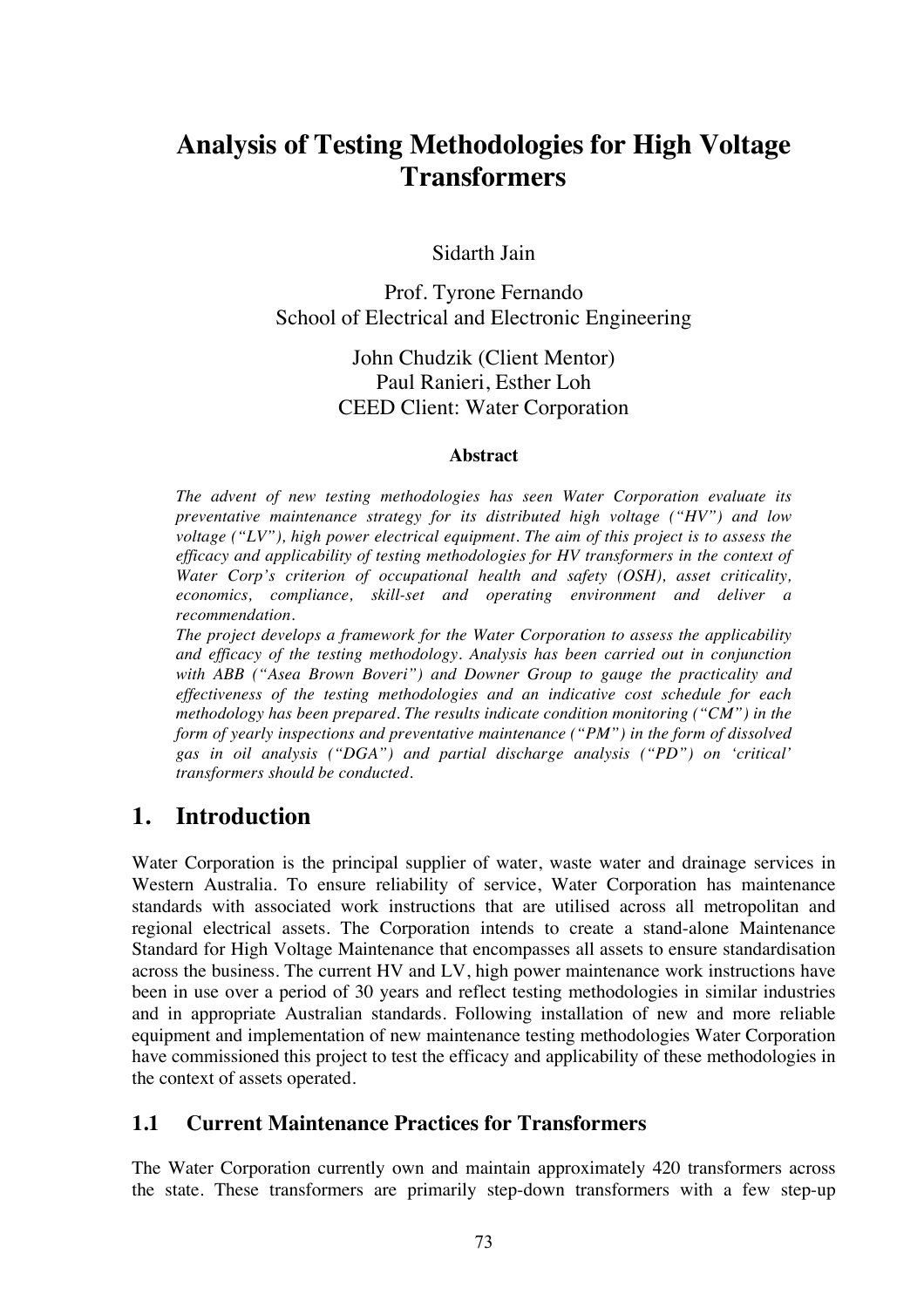transformers. The transformers can further be segmented into dry and oil-filled type, and to pole-top and pad-mounted as shown in Figure 1.

Water Corporation Generic Work Instructions ("GWI") show that maintenance on transformers is carried out yearly. Inspections on each pad-mounted transformer include visually inspecting the mechanical and electrical integrity for signs of overheating and corrosion, integrity of wiring and earthing connections and temperature gauges.

Periodic oil sampling is also undertaken on ground-mounted transformers larger than 300kVa, whereby a sample of oil is obtained and sent to a laboratory (SGS Oil) for analysis. The frequency of this analysis is based on the criticality of the asset with an interval ranging from 1-8 years.

## **2. Approach**

The approach taken in this project required an analysis and critical review of various testing methodologies to ascertain applicability to Water Corporation's criterion. Firstly a review of Water Corporation's transformers and the current testing methodologies employed was required to form the basis of analysis. The transformer register was segmented as shown in Figure 1 to simplify analysis and to ensure focus on critical transformers.



**Figure 1 Summary of Water Corporation Transformers**

Secondly, a literature review was conducted consulting Australian, IEC and IEEE Standards as well as transformer handbooks and journal articles to gauge the testing methodololgies in use today.

Third, main transformer failure causes and the rates of failure was obtained from a paper by the CIGRE working group. This allowed a focus to be placed on maintenance activity that detects such faults. Then the testing methodologies were compared against Water Corporation' criterion using a risk-based framework.

Finally, the frequency of testing is to be modelled and simulated. Transformer maintenance model equations for perfect maintenance and imperfect maintenance as shown in Jirutitijaroen & Singh (2004) will be used to determine optimum frequency.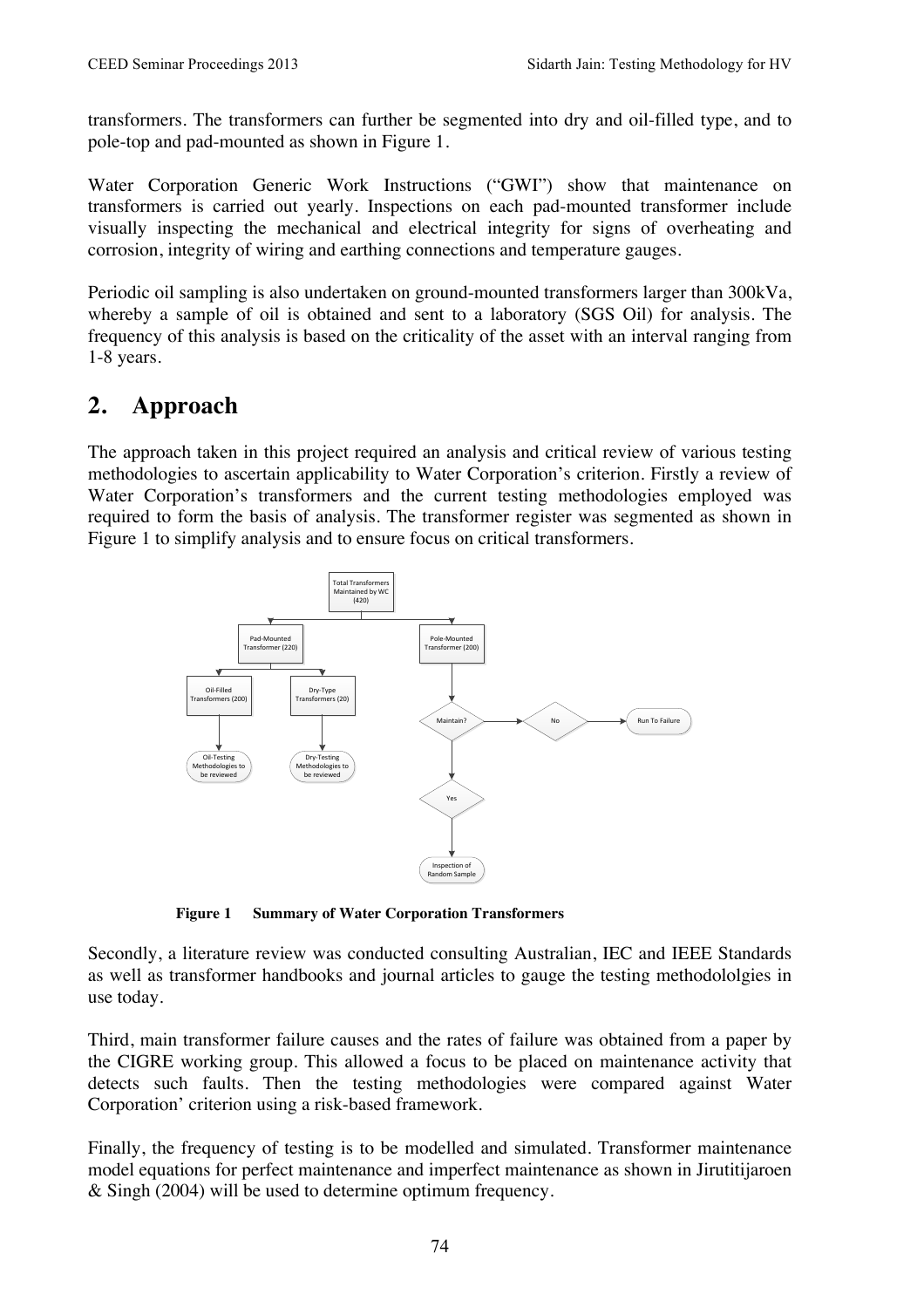### **2.1 Economic Analysis**

The maintenance data indicates a total of 995 maintenance activities conducted on transformers since the SAP database was implemented by Water Corporation in 1999. It is important to note that this is not an exhaustive list because the maintenance entries recorded on SAP could have been recorded in different category and functional groups. Further, the Perth region group "Aroona" records their data using another database and have site specific GWI. The data on SAP is categorised scheduled preventative, condition based preventative, deferred corrective and emergency corrective.

The table summarises the cost categories and indicative costs. Scheduled (preventative) is cyclical planned maintenance, condition based (preventative) maintenance is maintenance to assess the condition of the transformer along with one-off maintenance based on asset condition. Emergency (corrective) is repairs to a fault done immediately and deferred (corrective) are faults that can be left until the next working day.

|                                | Number of Recorded Entries | Total Cost (\$) | Average Cost $(\mathcal{S})$ |
|--------------------------------|----------------------------|-----------------|------------------------------|
| Scheduled (Preventative)       | 860                        | 622,200         | 723.5                        |
| Condition-Based (Preventative) | 83                         | 252,818         | 3,046                        |
| Emergency (Corrective)         | 21                         | 125,802         | 5,990.6                      |
| Deferred (Corrective)          | 31                         | 64,822          | 2,091                        |
| <b>Total</b>                   | 995                        | 1,065,642       | 1,071                        |

**Table 1 Transformer Maintenance Cost** 

## **3. Testing Methodologies Considered**

Ageing of transformers depends on factors such as operating environment, servicing and loading. Paper insulation for example does not regain its original molecular structure when the temperature falls after a period of high transformer loading. A 6-7°C temperature rise can cause a doubling in the chemical deterioration process in cellulose (ABB 2010). As the tensile strength of the paper becomes weaker, the risk increases that the transformer will fail if a short circuit occurs. Other significant variables include presence of water and free oxygen in oil, which have the affect of oxidising oil and thus reducing the dielectric strength of oil. The testing methodologies below describe methods to detect and repair incipient faults.

### **3.1 Dissolved Gas in Oil Analysis ("DGA")**

DGA has recently been developed to diagnose fault conditions in oil-filled transformers and involves studying dissolved gases in transformer oil. When insulating oils and cellulose materials within a transformer are exposed to higher than normal electrical or thermal stress, they decompose to produce certain combustible gases (fault gases). The faults that can be detected by DGA include the following:

- Deterioration of Cellulose insulation- Elevated carbon monoxide, carbon dioxide levels
- Excessive oil temperature- Elevated methane, ethane and ethylene levels
- Corona (Partial discharge) Elevated hydrogen levels
- Arcing Low levels of acetylene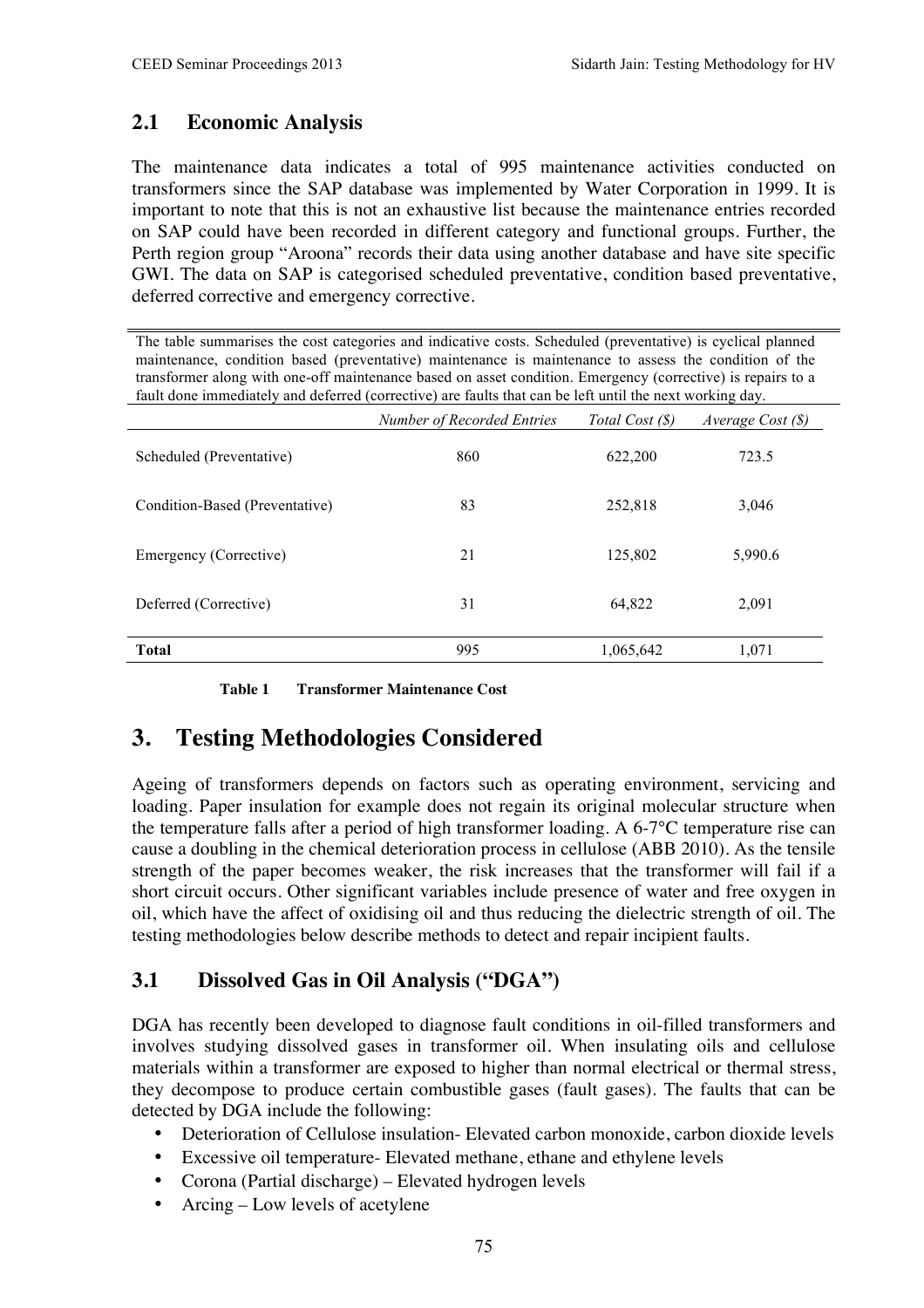### **3.2 Partial Discharge ("PD") Testing**

Partial discharge is a localised dielectric breakdown of an electrical insulation system under high voltage stress. PD in power transformers can lead to corrosion on solid insulating materials which may breakdown operating components as well as decomposing and polluting insulating oil. Acoustic techniques are used by manufacturers to locate discharges that occur during HV factory testing. To identify discharge location, both electric and acoustic signals from the discharge must be recorded and distance from the sensor calculated. When sensors are mounted externally a low pass filter is employed to remove all 'noise' frequency components. Simultaneous recording of electric and acoustic signals has been proposed as a basis for on-line monitoring where PD is diagnosed through the correlation of acoustic and electrical signals, thereby avoiding false alarms caused by rain and electrical signals caused by corona in air (Lundgaard 1992).

### **3.3 Frequency Response Analysis ("FRA")**

Frequency Response analysis is a sensitive method to evaluate the mechanical integrity of cores, windings and clamping structures within power transformers. This is measured using electrical transfer functions over a wide frequency range. Electrical networks have unique frequency responses and faults and mechanical shocks can cause deviations. Measurements of different phases can be compared with earlier measurements to get an indication of positional or electrical variation of the internal components. FRA is a reliable technique that a number of sensitive analyses, with the main advantage being the ability to find mechanical damage to the windings that cannot be detected by other means. The swept frequency method for FRA requires the use of a network analyser to generate the signal, make measurements and manipulate the results Ryder (2003). A number of network analysers are commercially available from reputable manufacturers.

### **3.4 Hotspot**

The loading capability of transformers is limited by winding temperatures. The temperature of the winding is not uniform, and the real limiting factor is the hottest section (or "hotspot"). The hot spot is located at the top of the transformer and is not accessible for direct measurement using conventional methods. Recent developments on direct measurement of winding hot-spot tecmperatures has seen fibre optic temperature sensors designed that withstand long term transformer oil immersion Berube & Aubin (2012). There are two approaches to installing the sensor, embedding the sensor in a spacer or attaching it directly onto any conductor that should be temperature monitored. This approach requires the removal and restoration of insulation. The other method is to insert the sensor in the spacer between successive disks, which avoids breaking and restoring the conductor insulation. It is evident that this process is most feasible during the manufacturing process and becomes quite an expensive and impractical solution for on-line transformers.

## **4. Results and Discussion**

#### **4.1 Transformer Failure Causes and Rates**

Figure 2 is a survey conducted by "CIGRE" and shows common failures of transformers based on data from 48 utilities around the world. It shows the leading cause of transformer failure are failures of the windings, with tap changers the second most prevalent cause.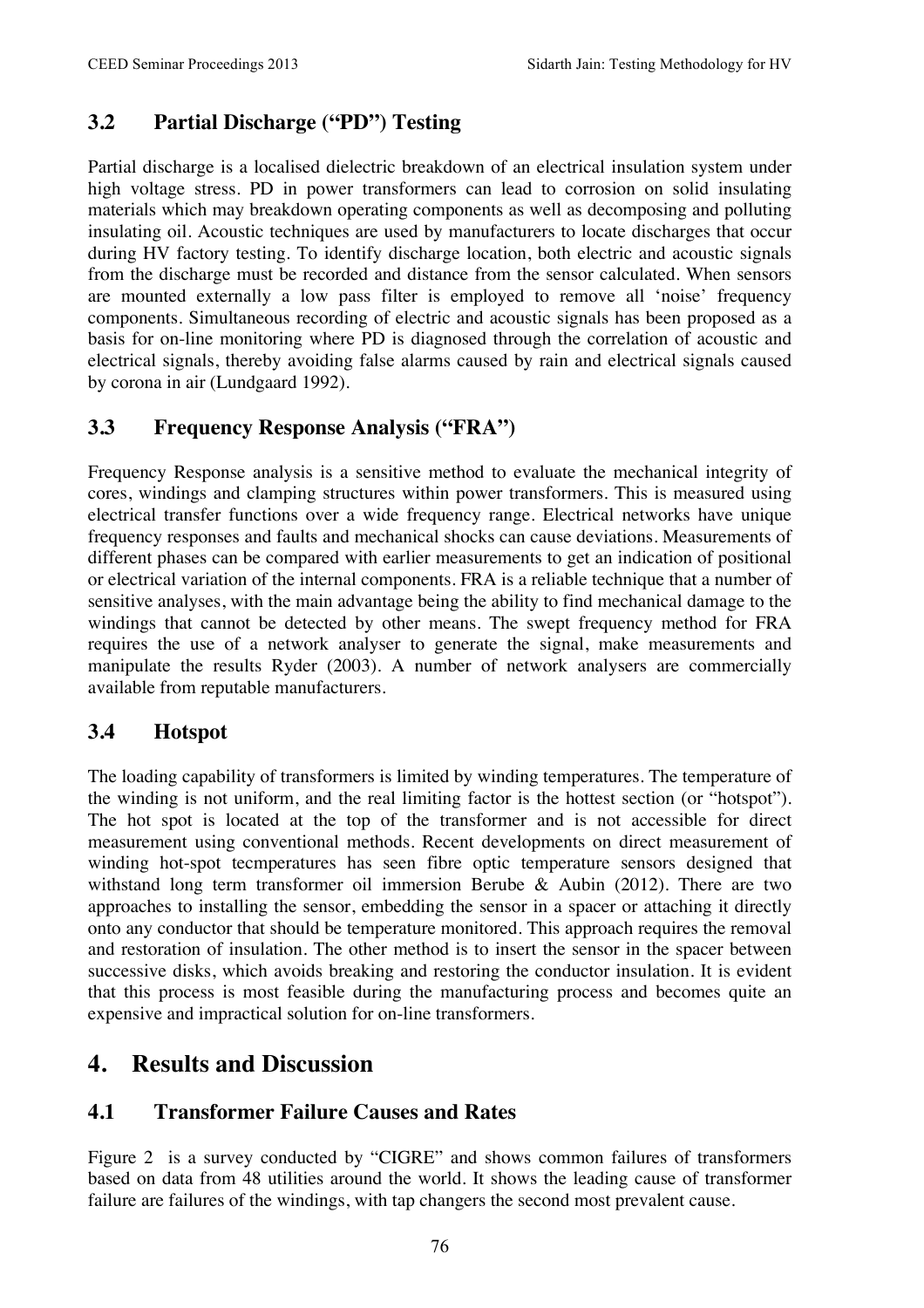

**Figure 2 Transformer Failure Rates (<100kV)**

#### **4.2 Framework**

The following framework defines the testing methodologies against the criterion of reproducibility, OSH and the need to shutdown the network. Consultation with Tony Chila, the technical services supervisor at Downer and an expert in transformer maintenance revealed some operators choose to conduct their own oil samples for example and in the process contaminate the sample before it is sent to the lab. Hence, it is suggested that testing be conducted by external contractors as they have specialist equipment and expertise that produce required results. Further Tony described DGA and PD Analysis are the services that are the most common in their business and most effective.

| <b>Testing Method</b>       | Reproducibility<br>(Contractors) | Switching (OSH) | Online/Offline |
|-----------------------------|----------------------------------|-----------------|----------------|
|                             |                                  |                 |                |
| Dissolved Gas Analysis      | Many external                    | No Switching    | Online         |
| Partial Discharge Analysis  | Many external                    | No Switching    | Online         |
| Frequency Response Analysis | Many external                    | No Switching    | Online         |
| <b>Hotspot Testing</b>      | Limited                          | Switching       | Offline        |

**Table 2 Transformer Maintenance Cost** 

#### **4.3 Criticality and Costing**

The criticality of the transformer can be described by the functional assets that it serves. Referring to Figure 3 a single transformer feeding a major pump station is more critical to the business than a pole-top transformer feeding a reticulation asset for example. Judging criticality is important as it will inform the testing conducted on transformer assets.



**Spread of Functional Assets**

**Figure 3 Ranking of Business Criticality of Functional Assets**

The costings provided are indicative costing schedules provided by Downer Group and will vary depending upon location of the transformer, size and time required. Figure 4 illustrates the cost of each methodology relative to the current PM costs.